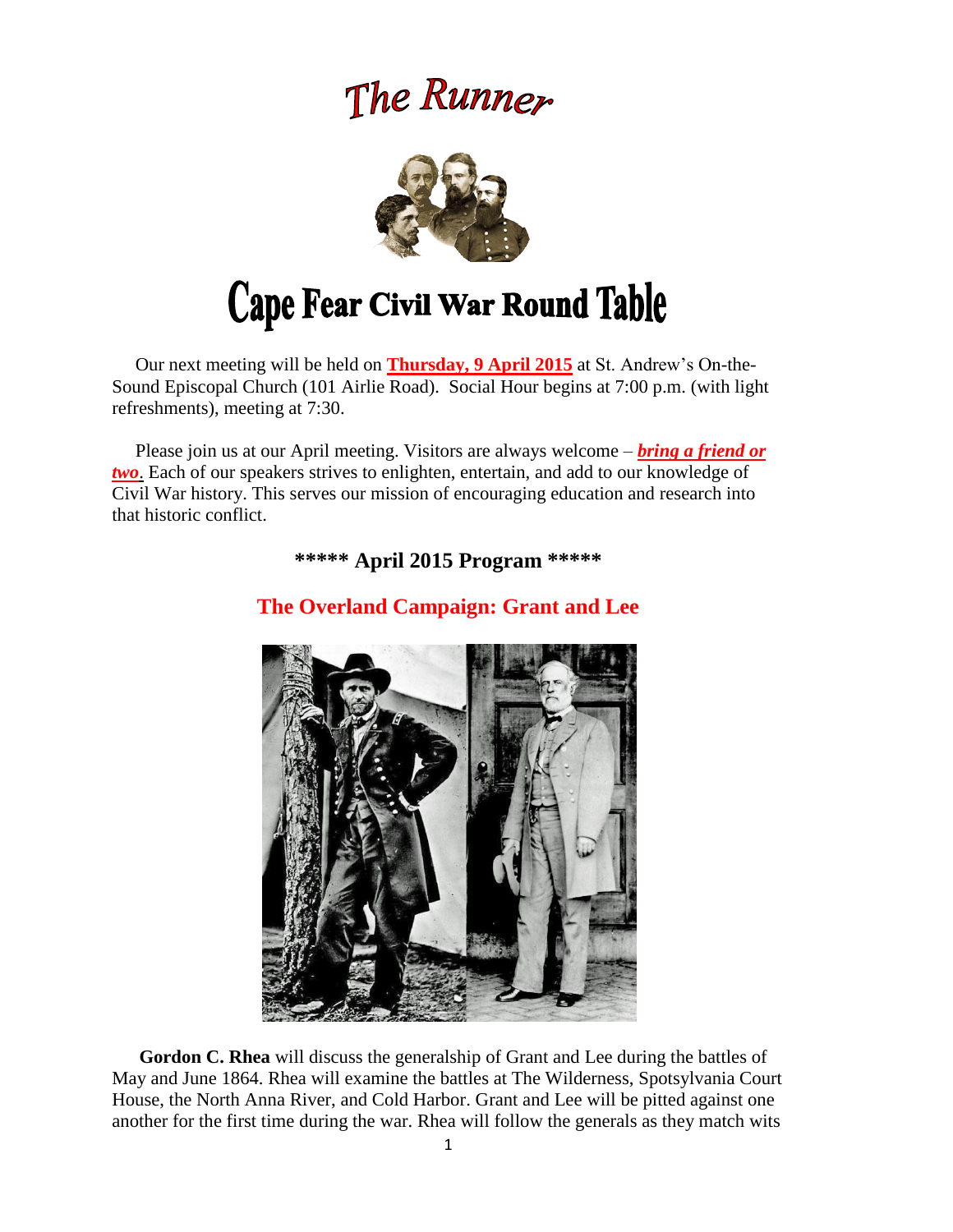for forty days of combat that will result in 55,000 Union and 35,000 Confederate casualties.

 Gordon Rhea is a skilled litigator who is also a noted Civil War historian. His books about the Overland Campaign are the standard for the history of those conflicts.



 Gordon Rhea explains his fascination with the Civil War and his particular interest in the Overland Campaign:

 I developed an interest in the Civil War when I was a child. My father was born in 1901, in a small town in southern Tennessee, and the old men sitting around the country store were Confederate veterans. He grew up listening to their stories and passed that interest along to me. When I was growing up, we used to take family trips to places like Gettysburg and Chancellorsville. My father was also an avid reader, and I can recall him reading passages from Freeman's Lee's Lieutenants to me in the evening, before putting me to bed. I majored in history as an undergraduate, and also earned a Master's Degree in history. When I was working with the United States Attorneys Office in Washington, D.C., in the mid-1970's, I would often drive down to the Wilderness to take my mind off of my cases. That is when I developed an interest in the initial battles between Grant and Lee. I discovered that very little had been written about those battles — judging from the books I could find, the civil war seemed to have culminated at Gettysburg, then ended in the spring of 1865. What happened in between those events had engaged the attention of very few writers. So that is how I got the idea of writing my first book, on the Battle of the Wilderness.

Source: [https://toappomattox.wordpress.com/2011/10/05/interview-with-historian-and-historical](https://toappomattox.wordpress.com/2011/10/05/interview-with-historian-and-historical-adviser-gordon-c-rhea/)[adviser-gordon-c-rhea/](https://toappomattox.wordpress.com/2011/10/05/interview-with-historian-and-historical-adviser-gordon-c-rhea/) (accessed March 23, 2015).

#### **Editor**

#### **\*\*\*\*\* Raffle Winners \*\*\*\*\***

#### **Raffle Master: Ed Gibson**

If you have books, prints, or other items that you would like to donate to the CFCWRT Raffle, contact Ed Gibson [\(egibson759@aol.com\)](mailto:egibson759@aol.com) before our next meeting. The raffle is one of the components which allow the CFCWRT to fund our activities and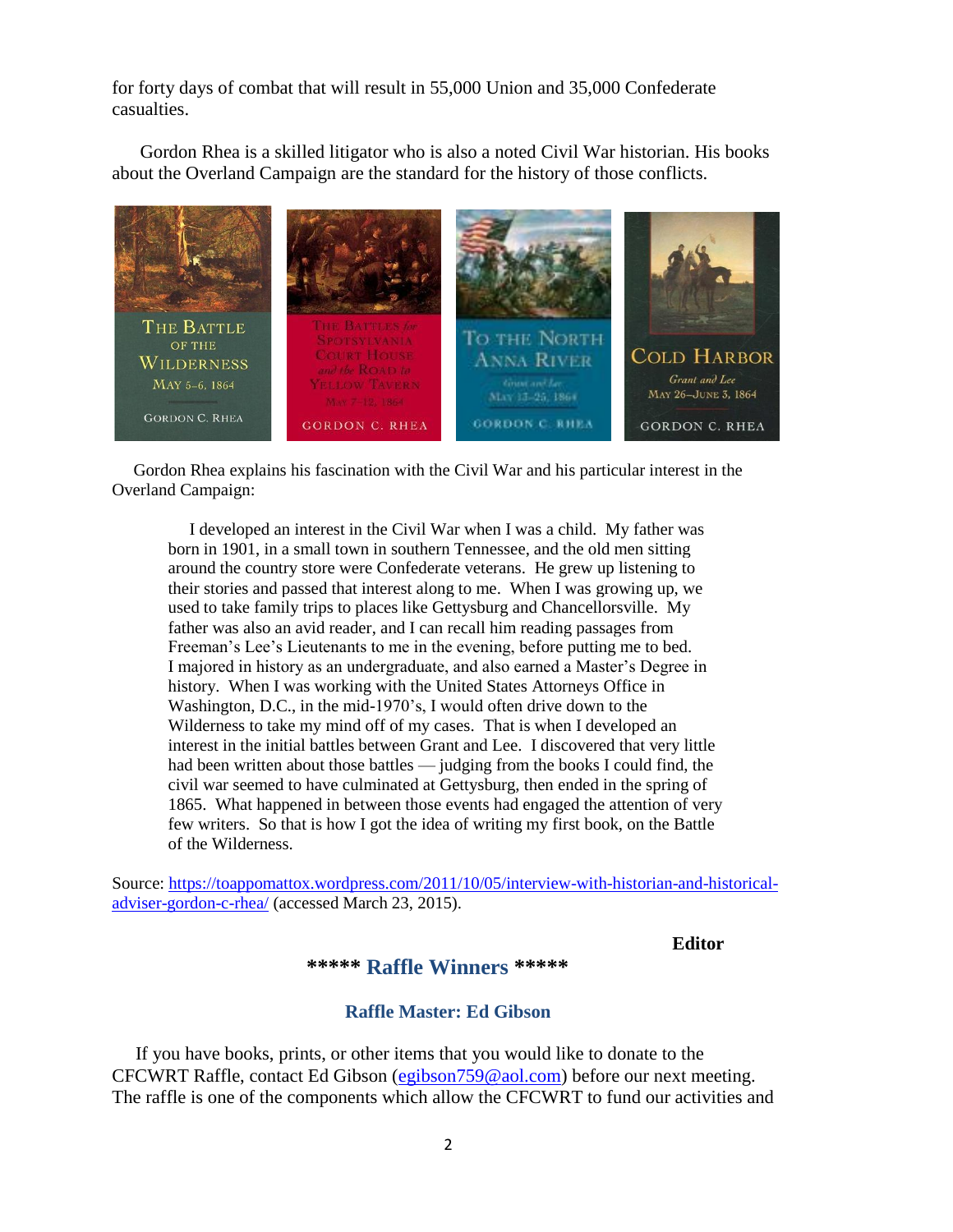our speakers. Please take part in our raffles by contributing items to the raffle or purchasing tickets.

*The Civil War Dictionary -* **Charlie Calder** *Ironclads and Columbiads* **- Bill Jayne** *The Road to Appomattox -* **Joseph Hack** *Generals South & Generals North -* **Joseph Hack** *Major General Robert E. Rodes -* **Dennis Wrynn (no photo)** *Civil War Quiz & Fact Book -* **John L. Poulin**

- 
- 
- 
- 
- 
- 



#### **\*\*\*\*\* Trivia Questions for April\*\*\*\*\***

**1 –** As the Battle of The Wilderness reached bloody stalemate, both Grant and Lee considered their next move. Grant was determined to get Lee out of his strong defenses. Lee, bled of his offensive power, thought Grant was going to withdraw to Fredericksburg; however, Lee hedged his bets. What action did Lee take that would prove most advantageous for his army?



**The thick woods and bramble of the Wilderness**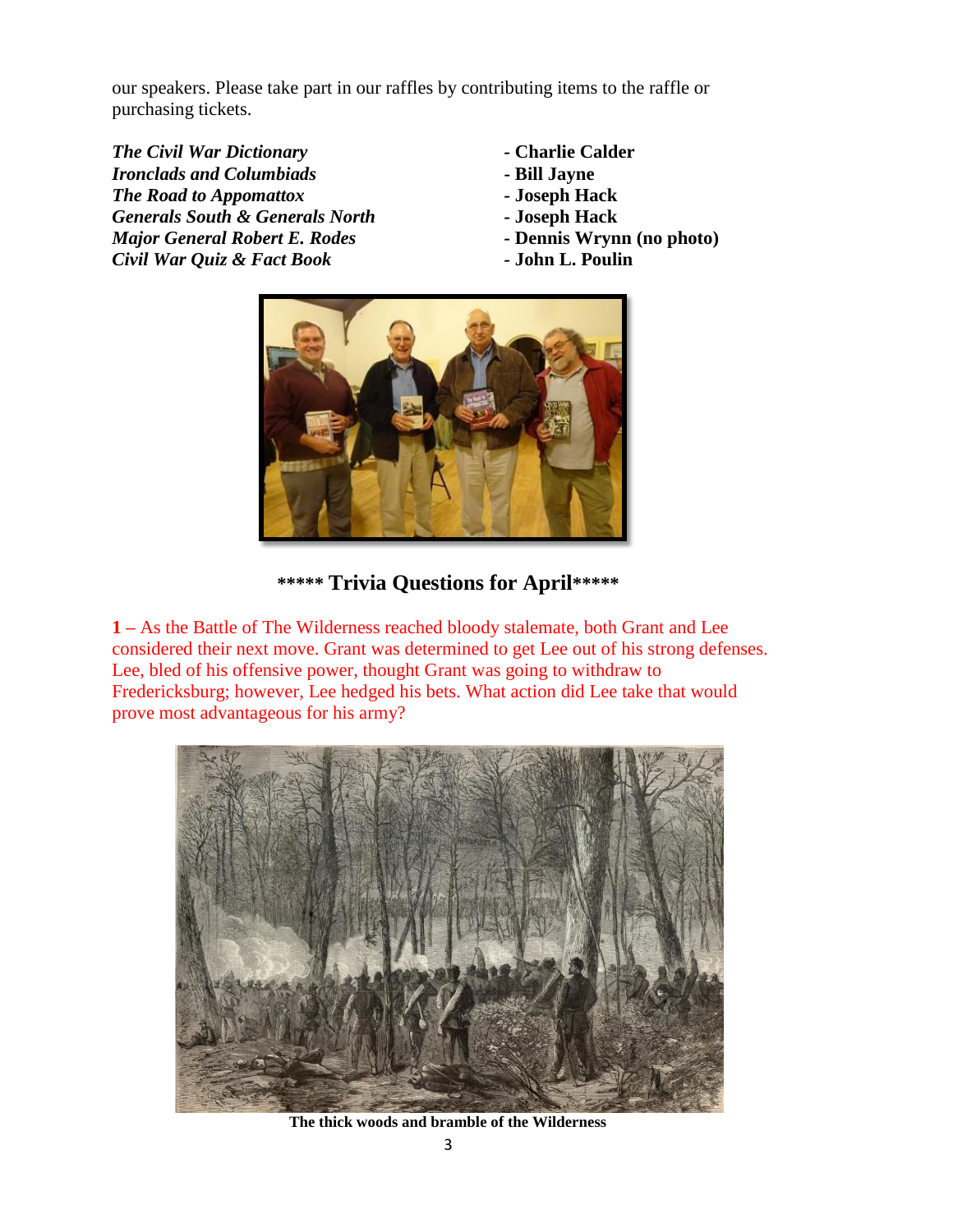**2 –** To bring Lee out of his entrenchments and force him to confront Grant's superior force in more open countryside, Grant ordered his army to begin movement south toward Spotsylvania Court House. What actions by Lee's army prevented Grant from gaining the advantage on their march?

**3 –** As the Army of the Potomac marched away from the Wilderness Battlefield, what action did Grant take that drew cheers from his men?

**4 –** How long did the fighting continue at "Bloody Angle" during the struggle at Spotsylvania Court House?



**Gordon Rhea leading Overland Campaign – June 2014**

**5 –** At least twice during the Overland Campaign, Robert E. Lee tried to lead Confederate troops in counterattacks against Union forces. Where did Lee's actions occur?



#### \*\*\*\*\* **Member News & Activities** \*\*\*\*\*

**Blockade Runner the** *Robert E. Lee*

 If you have member news or news about Civil War events that you think would be of interest to CFCWRT membership, send me an email with the details. Thank you.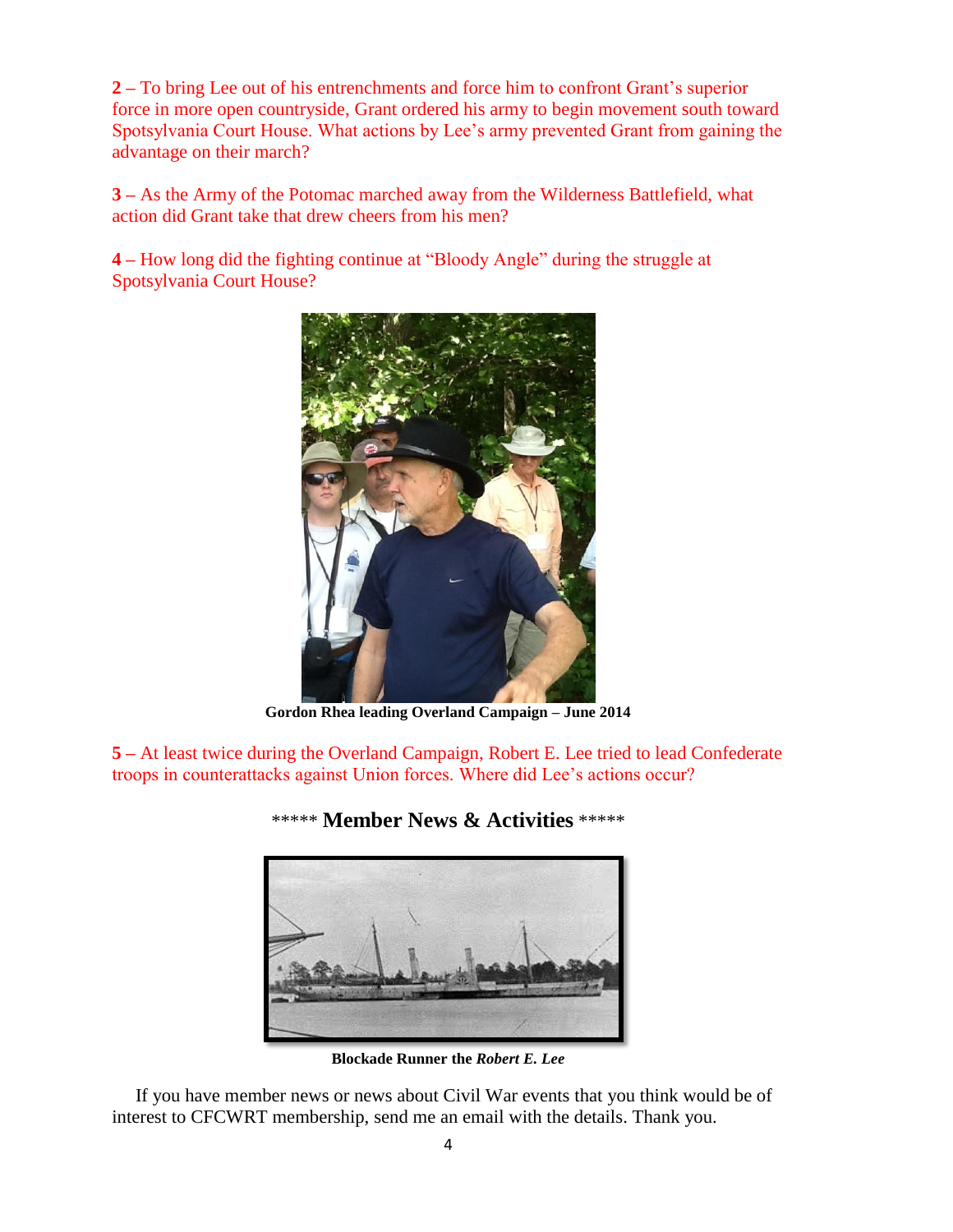$1 - Ed$  Gibson attended the  $150<sup>th</sup>$  reenactment at Bentonville and reported that it was fantastic.

2 – **Bennett Place State Historic Site** is observing the 150<sup>th</sup> observance of "The Dawn of Peace: Surrender at Bennett Place." April 17 - 26, 2015. For details: <http://www.bennettplacehistoricsite.com/special-events/150th-surrender-anniversary/>

3 – Brunswick Civil War Round Table – Speaker: **Eric J. Wittenberg** Topic: "**Plenty of Blame to go Around: Jeb Stuart's Controversial Ride to Gettysburg."** April 7 th 2015 – Registration at 6:30pm at Hatch Auditorium in the NC Baptist Assembly at Caswell Beach. Details at [http://www.brunswickcivilwarroundtable.com/meetings.](http://www.brunswickcivilwarroundtable.com/meetings)

## **\*\*\*\*\* March Program \*\*\*\*\***

## **Reflected Glory: Letters to Anna**

 While some people find history as nothing more than the boring repetition of dull, cold and little cared-about facts, those members and guests in attendance at our March meeting were treated to a special performance. As **Kelly Hinson** "read" the letters that Stonewall Jackson had written to his wife, a tear came to many an eye (or at least a lump to several throats). For a while on that Thursday night, history became entertainment.

 If you missed the March meeting, do not despair too much. I think Kelly will probably make a return to the CFCWRT as another character from Civil War history.



*Kelly Hinson and daughter as Anna & Julia* **<b>Anna and some RT members** 



#### **Editor**

#### **\*\*\*\*\* Trivia Questions for April \*\*\*\*\***

**1 –** As the Battle of The Wilderness reached bloody stalemate, both Grant and Lee considered their next move. Grant was determined to get Lee out of his strong defenses. Lee, bled of his offensive power, thought Grant was going to withdraw to Fredericksburg; however, Lee hedged his bets. What action did Lee take that would prove most advantageous for his army? Lee knew that Grant's army had been hit hard. Lee also knew that Grant was an aggressive commander and that he may continue the fight by moving south toward Spotsylvania Court House. To counter any Grant move in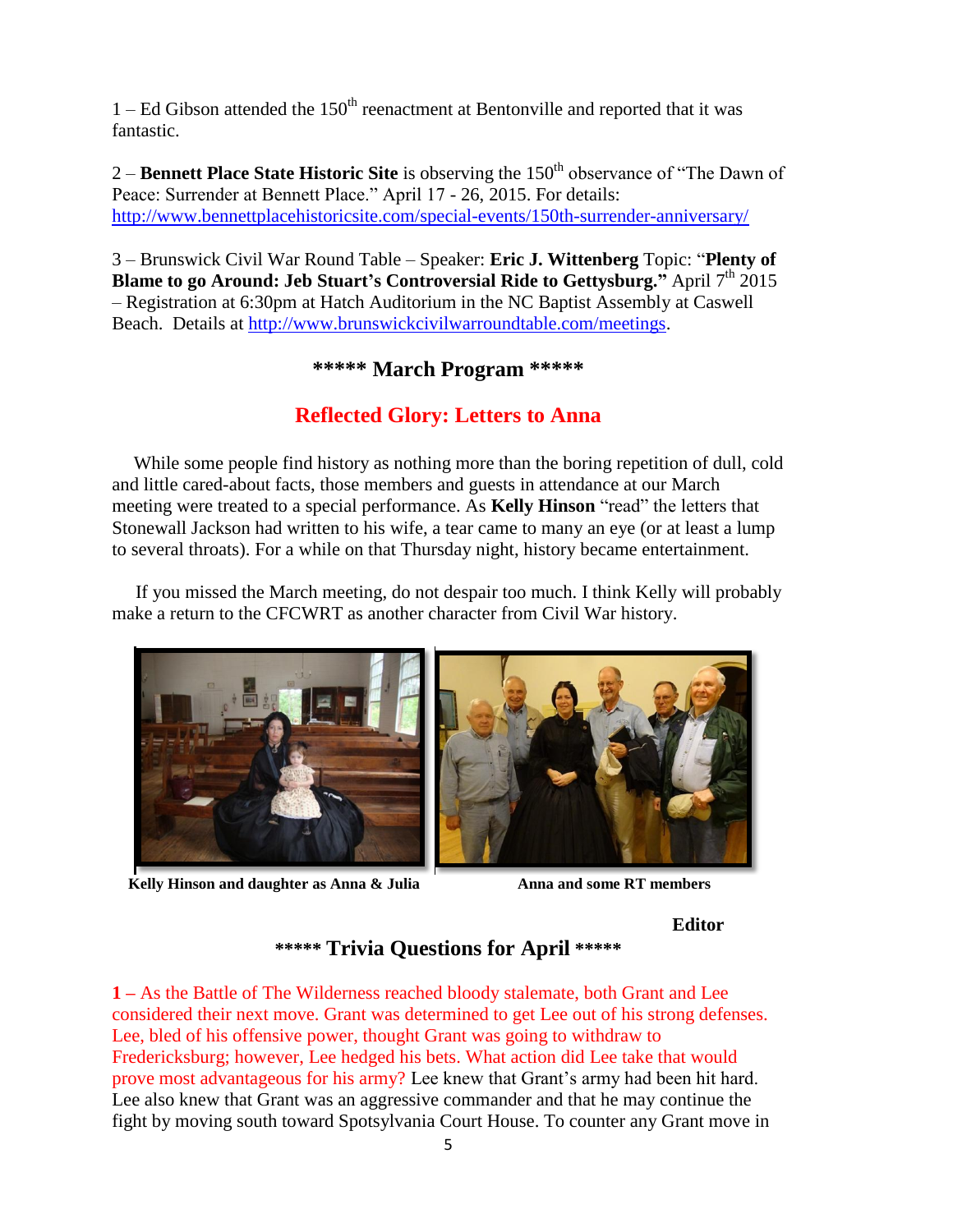that direction, Lee ordered Brigadier General William Pendleton, Chief of ANV Artillery, to construct a trail south from the  $1<sup>st</sup>$  Corps (Anderson) right flank toward Spotsylvania. This rough cut trail, through the dense forest, would shorten the route Richard H. Anderson's 1<sup>st</sup> Corps could take to reach Spotsylvania to reach Spotsylvania Court House.

Source: Gordon C. Rhea, *The Battles for Spotsylvania Court House and the Road to Yellow Tavern: May 7-12, 1864* [Baton Rouge: Louisiana State University Press, 1997], 22-23.

**2 –** To bring Lee out of his entrenchments and force him to confront Grant's superior force in more open countryside, Grant ordered his army to begin movement south toward Spotsylvania Court House. What actions by Lee's army prevented Grant from gaining the advantage on their march? Around 7:00pm on May 7<sup>th</sup>, Lee ordered Richard Anderson to prepare to move Longstreet's 1<sup>st</sup> Corps on Pendleton's trail toward Spotsylvania. Anderson was to move his men a little distance out of their lines until he found a place to rest his weary men. The  $1<sup>st</sup>$  Corps began the move over the rough trail around 10:00pm. Anderson made a decision to continue his march further into the night – his reason was to escape the smoke of the still burning fires in the Wilderness and to also escape the stench of death that hung over the battlefield. Anderson's decision was one of the most fateful of the campaign.

 Fitzhugh Lee's cavalry also aided the Confederate cause in blocking Sheridan's efforts to clear the path for Grant's army to march to Spotsylvania Court House.

Source: Gordon C. Rhea, *The Battles for Spotsylvania Court House and the Road to Yellow Tavern: May 7-12, 1864* [Baton Rouge: Louisiana State University Press, 1997], 28-37.

**3 –** As the Army of the Potomac marched away from the Wilderness Battlefield, what action did Grant take that drew cheers from his men? Grant turned south on the Brock Road. For the first time, the army did not retreat after being roughly handled by Lee's army.

Source: Gordon C. Rhea, *The Battles for Spotsylvania Court House and the Road to Yellow Tavern: May 7-12, 1864* [Baton Rouge: Louisiana State University Press, 1997], 39.

**4 –** How long did the fighting continue at "Bloody Angle" during the struggle at Spotsylvania Court House? On May  $12 - 13$ , hand-to-hand combat continued for nearly twenty hours as Lee's Army fought for its life in the Mule Shoe.

**5 –** At least twice during the Overland Campaign, Robert E. Lee tried to lead Confederate troops in counterattacks against Union forces. Where did Lee's actions occur? At Tapp's Field in the Wilderness, Texas troops refused to advance until "Lee to the Rear" was accomplished. At the Mule Shoe during the battle at Spotsylvania Court House, Lee again tried to lead Confederate troops into the counterattack. Georgians and Virginians chanted for Lee to go to the rear.

Source: http://encyclopediavirginia.org/media\_player?mets\_filename=evm00001417mets.xml (accessed March 23, 2015).